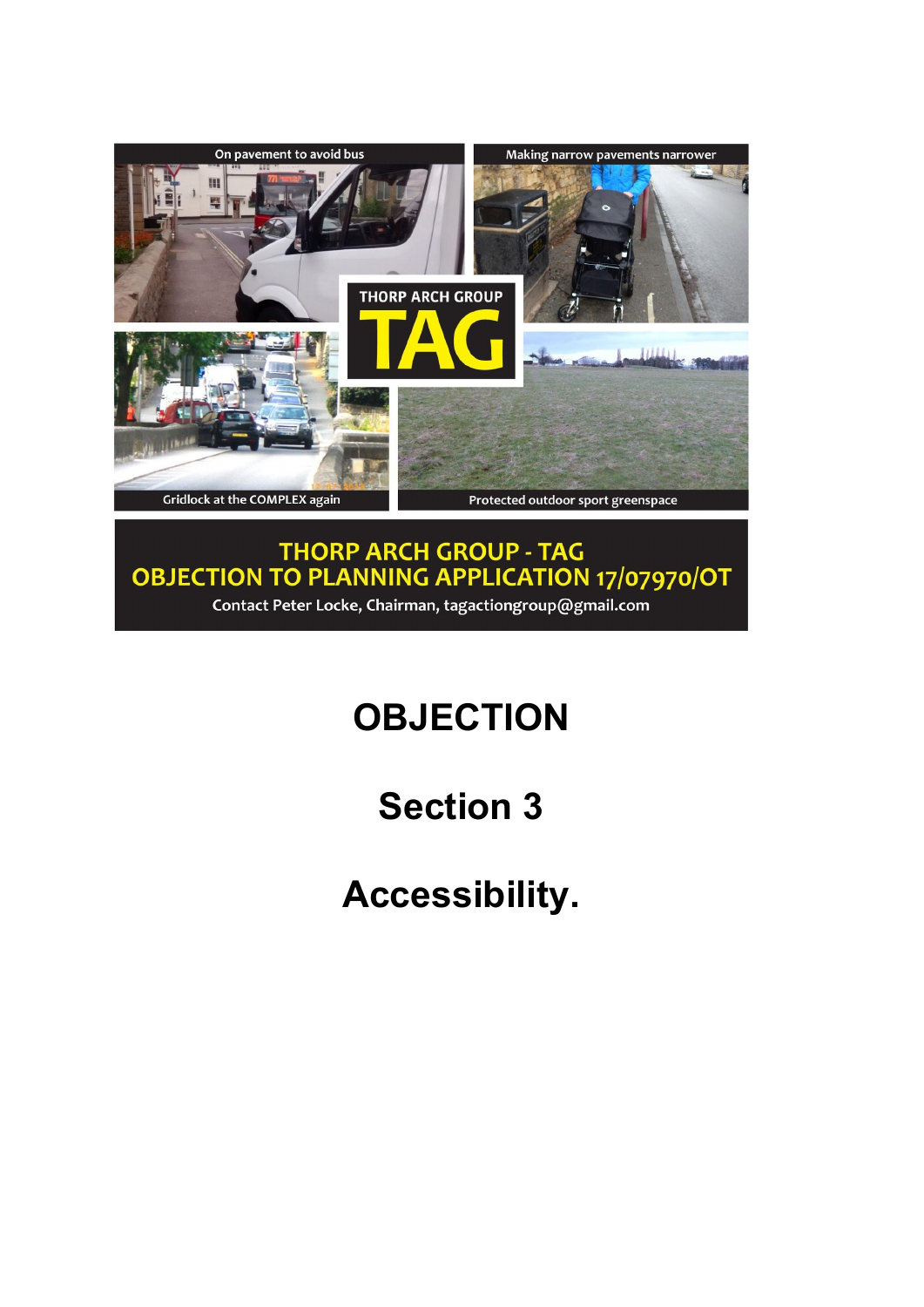### **TAG objection to planning application 17/07970/OT**

Outline planning application for residential development with community facility. Land Off Walton Road Walton Wetherby.

#### **Introduction:**

TAG is the acronym for Thorp Arch Group. TAG has a mandate from over 135 people to oppose this development on Planning Grounds. The Thorp Arch Parish Council also held a well attended open meeting for residents to discuss the application on 18 January. Opposition to the application was unanimous.

### **3.1 Accessibility:**

3.1.1 The planning application (Transport Assessment, table 5.3 and elsewhere) presents a fairly accurate account of the locality, travel times and distances, and public transport provision.

3.1.2 It is worthy of note that, on their list of facilities and distances, (TA table 5.2), of the twelve Amenities listed within 2000 metres:

3.1.3 Four: Wealstun prison, LUFC ground, TABS ground, Walton cricket ground, are not accessible to the public (closed, or members only). Two are pubs. Two are churches. The library is NOT a lending library, and only accessible for reference purposes.

3.1.4 The only publicly accessible locations are a playground, and the Thorp Arch Trading Estate.

3.1.5 The LEH school is included as 'within walking distance of 2000m', but at 1650m distance this is outwith the LCC criteria of 1 mile.

3.1.6 Note that there are no:

- shops even to supply 'everyday needs'
- medical or dental facilities
- pharmacies
- banks or post offices
- hairdressers or other beauty establishments

3.1.7 It follows that the claim that the site has good walking access to facilities is laughable.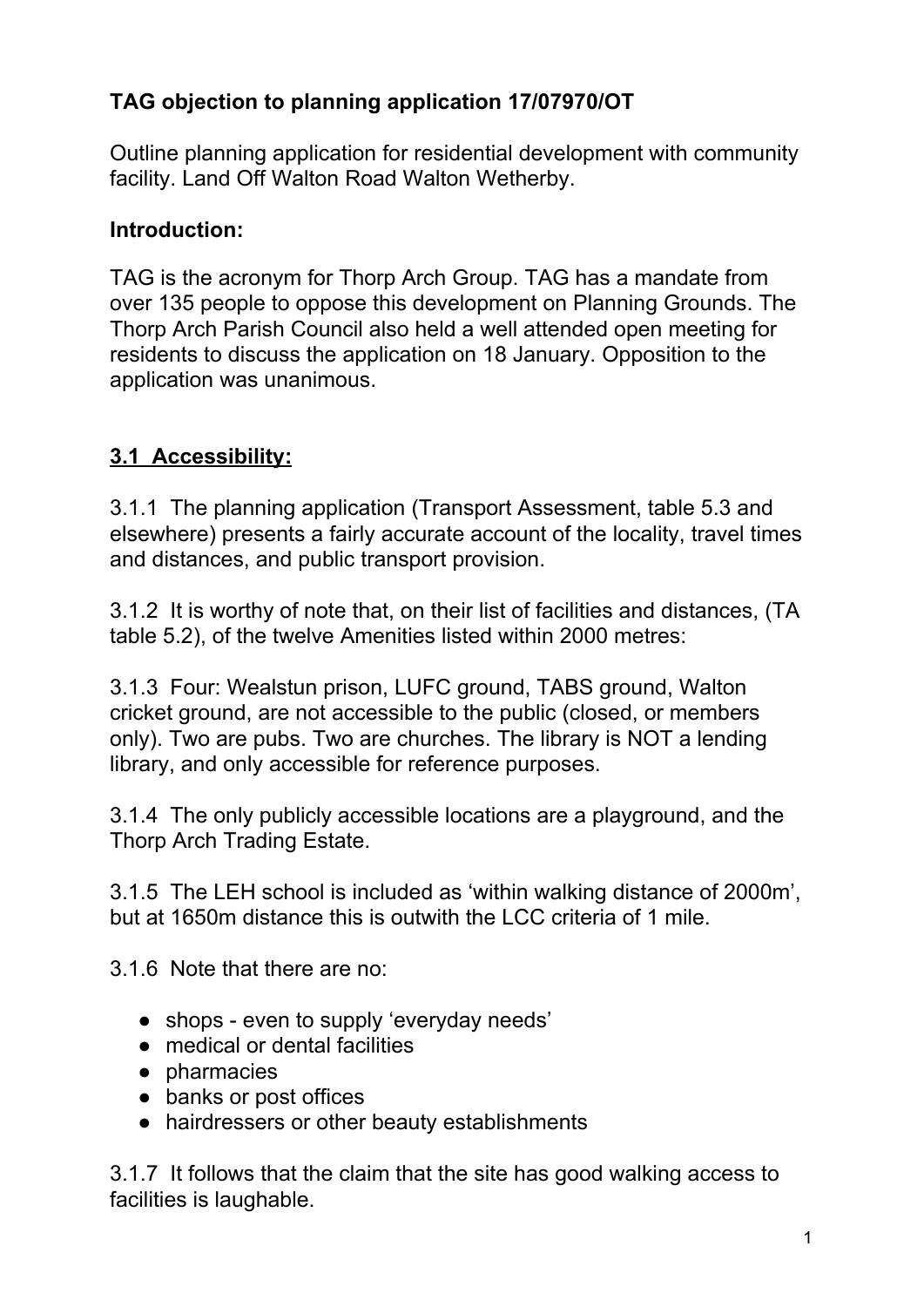#### **3.2 Bus service:**

3.2.1 The only relatively frequent bus service is the 70/71. Both the application, and the Metro consultation, assume that this service will continue to travel along Walton road, passing Wealstun prison. If the TATE application is approved then this will not be true. That application has the service being re-routed through TATE.

3.2.2 Note also that Metro seem to think they can just discount the Core Strategy criteria for frequency of service to MUAs. They can't. It is part of the examined and approved Core Strategy. The travel times are so great (over an hour to Leeds centre at peak hours) that the service is completely impractical for regular commuting use. This is the antithesis of the Core Strategy desire to limit travel distances, and to support the City centre.

3.2.3 The journey times and costs to either Leeds or Harrogate are prohibitive for daily use, with rush-hour journeys to Leeds centre taking well over an hour.

#### **3.3 Train Service:**

3.3.1 There is no access to stations with trains to Leeds within 20kms. The nearest station serving Leeds is at Garforth. It is not practically accessible by public transport. It can be reached by car, but it only has a small car park. Therefore the ability to leave a car and take the train is a lottery.

### **3.4 Walking:**

3.4.1 The guidelines for a walkable neighbourhood require access to 'everyday' facilities to be within 800m. Leeds guidelines for rural areas stretch this to 1000m. Nowhere is there guidance that everyday shops can be well over 2000m away. Guidance is that only the occasional journey on foot may be practical up to 2000m.

3.4.2 In the case of this site, the nearest everyday shopping accessible on foot is in Boston Spa, which table 5.2 shows to be 2450 metres at the nearest point. In addition the walk is not easy. It involves several crossings of the road, as the pavements are often on one side of the road, but not always the same side. The route down to and up from the Thorp Arch Bridge is steep. Parts of the route are unlit. The pavements are below standard width. Walking to the shops and other facilities is not